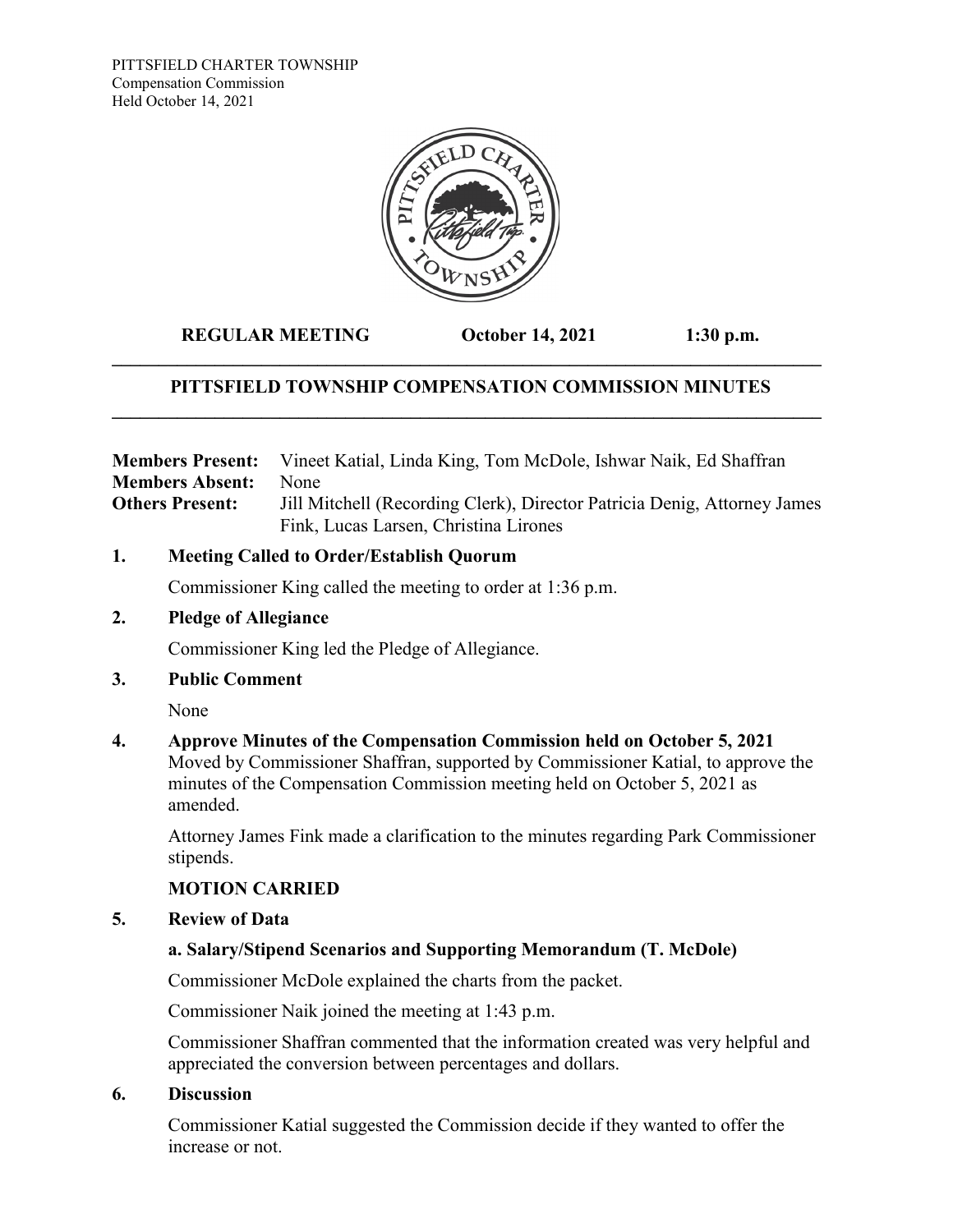Commissioner Naik asked about benefits elected officials are entitled to. Director Denig shared the additional benefits for Supervisor, Clerk and Treasurer, as well as Board Trustees.

Commissioner Shaffran asked about the implementation date. Attorney Fink commented that any changes will take effect 30 days from the date the resolution is filed with the Clerk, and then November  $1<sup>st</sup>$  of the following year.

Commissioner Katial suggested the Commission make the recommendation to the Board of Trustees that if the millage doesn't pass, that the Board reconsider the Commission's determination.

Moved by Commissioner Shaffran, supported by Commissioner McDole, to approve a 5% increase per year for the Supervisor, Clerk and Treasurer.

Attorney Fink clarified that the Board has a certain amount of time to accept or reject the determination. If they don't reject it by a certain time, it will ensue.

Commissioner Katial feels that inflation is too high to not recommend a salary increase. He added that they need to consider the position, not the person currently holding the position.

Commissioner McDole agreed that the salary should be competitive to attract qualified individuals.

Commissioner Naik does not agree with a 5% increase, nor does he believe that their vote should be determined by the upcoming Public Safety Millage. If an increase were to occur, he believes in a percentage increase versus a dollar amount.

Commissioner Shaffran suggested an amendment to the motion to include the dollar amount for the salary versus a percentage.

Moved by Commissioner Shaffran, supported by Commissioner McDole to increase the Supervisor's salary to \$97,942.74 for year one and \$102,839.88 for year two, and to increase the Clerk and Treasurer to \$93,045.40 for year one and \$97,697.67 for year two.

Roll Call:

AYES: King, Katial, McDole, Shaffran NAYS: Naik ABSENT: None ABSTAIN: None

# **MOTION CARRIED**

Commissioner Katial stated that the Trustees should not get an increase and Commissioner McDole agreed.

Moved by Commissioner Shaffran, supported by Commissioner McDole to recommend no increase in salary and no increase in meeting stipend for Board of Trustees.

Roll Call:

AYES: King, Katial, McDole, Nail, Shaffran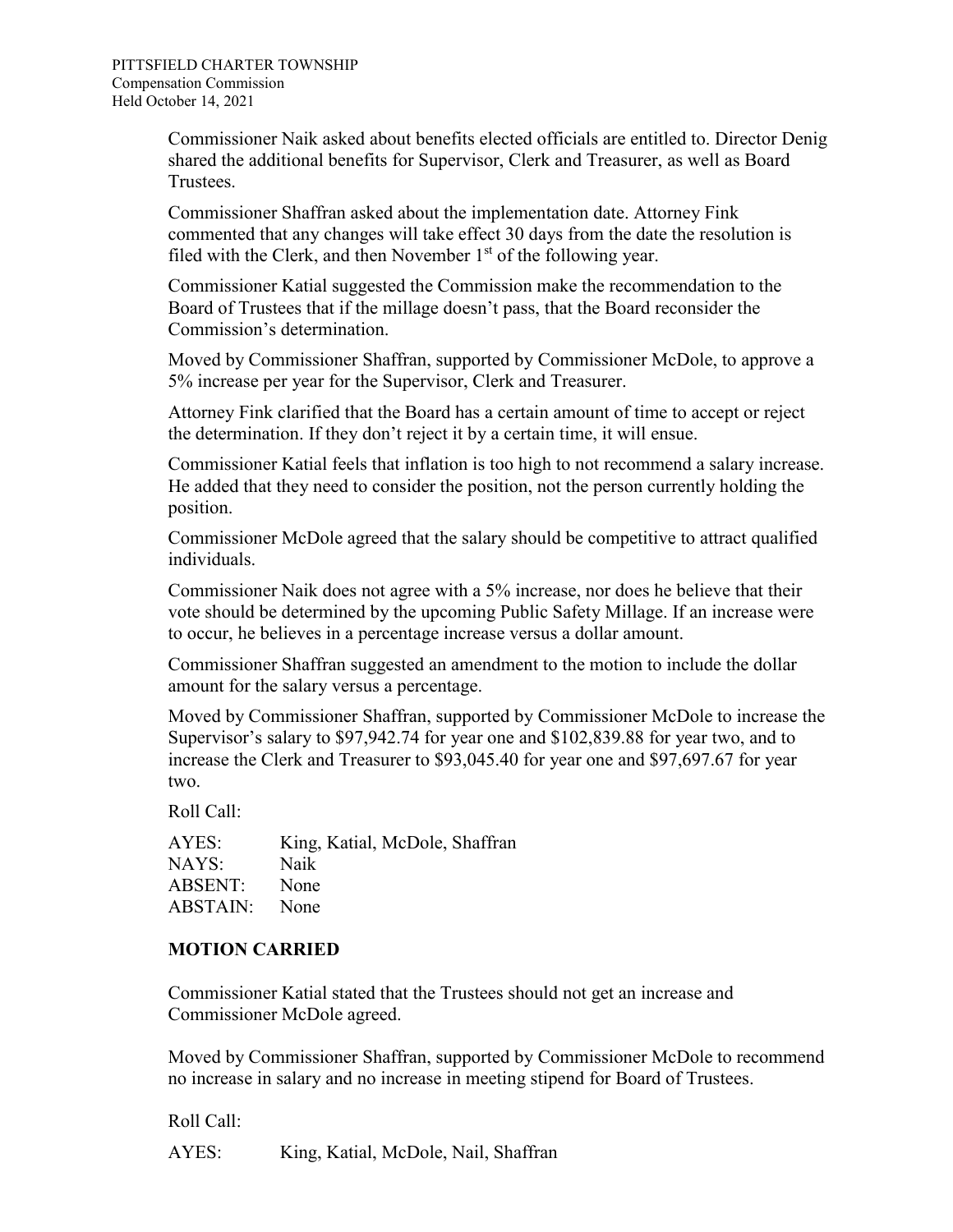| NAYS:           | None |
|-----------------|------|
| <b>ABSENT:</b>  | None |
| <b>ABSTAIN:</b> | None |

## **MOTION CARRIED**

Moved by Commissioner Shaffran, supported by Commissioner Katial to recommend an increase of \$25 per meeting for Park Commissioners.

Roll Call:

| AYES:    | King, Katial, McDole, Naik, Shaffran |
|----------|--------------------------------------|
| NAYS:    | None                                 |
| ABSENT:  | None                                 |
| ABSTAIN: | None                                 |

#### **MOTION CARRIED**

Attorney Fink stated that there are two ways to have the Resolutions be effective. The first is to have the Resolutions signed by the Chair and Secretary at today's meeting. The other option is to approve the minutes of this meeting to make the Resolutions effective. He added that the Resolutions must be transmitted to the Clerk within two weeks.

Moved by Commissioner Shaffran, supported by Commissioner McDole to accept the resolutions provided and be reviewed at the October 19, 2021 meeting.

Roll Call:

AYES: King, Katial, McDole, Naik, Shaffran NAYS: None ABSENT: None ABSTAIN: None

## **MOTION CARRIED**

#### **7. Other Business**

The Commission set the 2023 meeting date for September 14, 2023 at 1:30 p.m.

## **8. Public Comment**

Christina Lirones thanked the Commission for their efforts and relayed history of Trustee salaries. She noted that when she was an elected official, salaries took effect on January 1, and the Resolution can state when salaries will go into effect.

#### **9. Close Meeting**

Moved by Commissioner Shaffran, supported by Commissioner Katial, to adjourn the meeting at 2:51 p.m.

## **MOTION CARRIED**